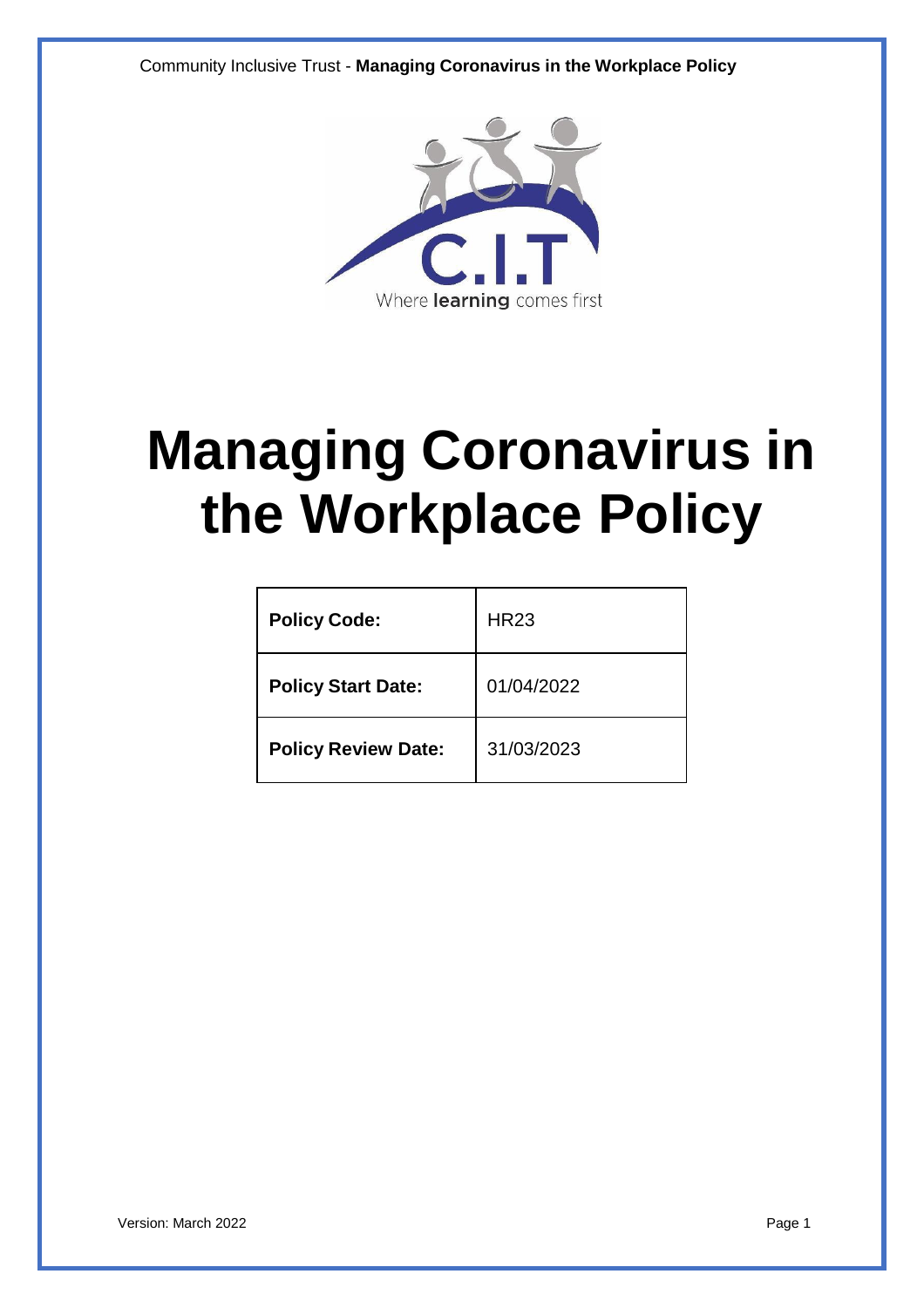# **1. Introduction**

- 1.1 On 23 February 2022 the Government published its COVID-19 Response: Living with COVID-19 guidance [https://www.gov.uk/government/publications/covid-19-response](https://www.gov.uk/government/publications/covid-19-response-living-with-covid-19/covid-19-response-living-with-covid-19)[living-with-covid-19/covid-19-response-living-with-covid-19.](https://www.gov.uk/government/publications/covid-19-response-living-with-covid-19/covid-19-response-living-with-covid-19)
- 1.2 This Government guidance outlines the removal of all legal COVID-19 restrictions and the planned cessation of free public testing (both Lateral Flow [LTF] and Polymerase Chain Reaction [PCR]).
- 1.3 This Policy details the measures and process that will be followed by CIT schools and staff.

## **2. Infection Control Measures**

- 2.1 The Government has set out the following ongoing recommended precautions to be followed by all individuals:
	- a) Getting vaccinated
	- b) Ventilation opening windows when meeting/working indoors
	- c) Wearing face coverings in crowded enclosed spaces
	- d) Try to stay at home if you feel unwell and have COVID-19 symptoms
	- e) Taking a test, if available, if you have any of the recognised symptoms
	- f) Staying at home and limiting contact if you test positive
	- g) Washing hands regularly and following the "catch it, bin it, kill it" advice

#### **3. Symptoms**

- 3.1 The NHS report the following as the main symptoms of COVID-19:
	- a) A high temperature this means you feel hot to touch on your chest or back (you do not need to measure your temperature)
	- b) A new, continuous cough this means coughing a lot for more than an hour, or 3 or more coughing episodes in 24 hours (if you usually have a cough, it may be worse than usual)
	- c) A loss or change to your sense of smell or taste this means you've noticed you cannot smell or taste anything, or things smell or taste different to normal

## **4. Testing**

- 4.1 During the pandemic the Government has provided free testing, both LFT and PCR, but this has come at a significant expense. As a result, this provision will be removed from 1 April 2022.
- 4.2 Staff and pupils in mainstream schools are no longer required to self-test before attending work.
- 4.3 Staff and pupils in Special Education settings are still required to self-test twice a week in line with Government guidance [https://www.gov.uk/government/publications/guidance-for-full-opening-special](https://www.gov.uk/government/publications/guidance-for-full-opening-special-schools-and-other-specialist-settings/rapid-asymptomatic-testing-in-specialist-settings)[schools-and-other-specialist-settings/rapid-asymptomatic-testing-in-specialist](https://www.gov.uk/government/publications/guidance-for-full-opening-special-schools-and-other-specialist-settings/rapid-asymptomatic-testing-in-specialist-settings)[settings.](https://www.gov.uk/government/publications/guidance-for-full-opening-special-schools-and-other-specialist-settings/rapid-asymptomatic-testing-in-specialist-settings) These tests are currently provided to staff by the school for free. Any changes to this arrangement will be communicated via Headteachers as appropriate.
- 4.4 Centrally employed staff who routinely visit our special schools are required to self-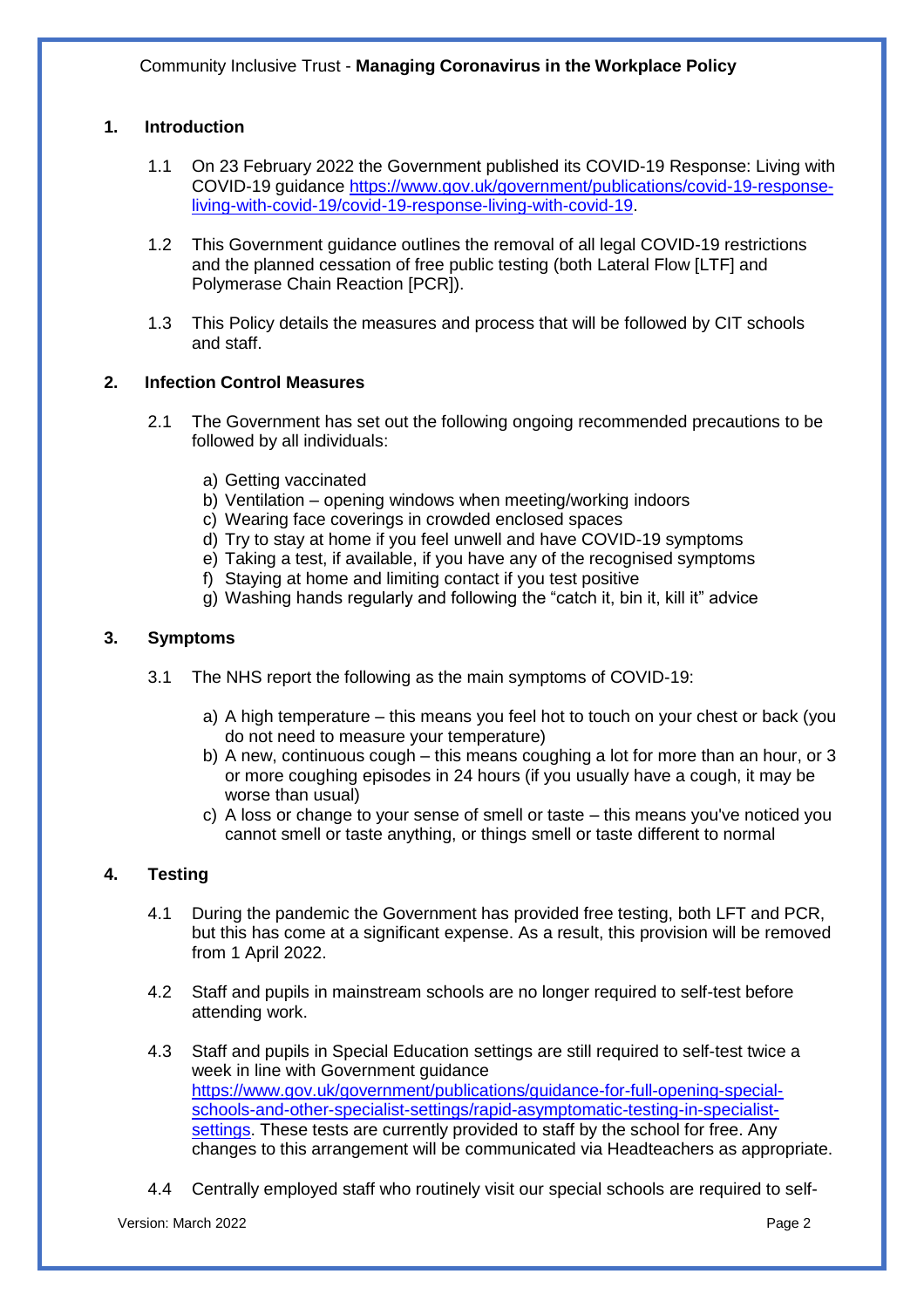## Community Inclusive Trust - **Managing Coronavirus in the Workplace Policy**

test twice a week in line with the guidance for those schools. CIT will provide tests for these staff.

4.5 Centrally employed staff who visit schools on an ad-hoc basis will be required to selftest before each visit to a Special Education setting. Tests will be provided by CIT or the individual can liaise with the school to be provided with a self-test on arrival.

## **5. Attending Work**

- 5.1 During the pandemic, absence due to COVID-19 had been managed outside the scope of our normal absence management process.
- 5.2 Due to the legal requirement to isolate coming to an end and free testing no longer being available (from 1 April 2022), we intend to manage COVID-19 related absence in line with our Absence Management Policy from 1 April 2022. This process is explained below.

# **Staff with Symptoms**

- 5.3 Staff with symptoms of COVID-19 are encouraged to stay at home or work from home where possible (and fit enough to do so).
- 5.4 If no COVID-19 test is taken, staff are able to attend work if they feel fit and able to do so and do not/no longer have a temperature. This absence will be managed in line with other types of sickness absence and count towards triggers.
- 5.5 If evidence of a positive test is provided, CIT will recognise this and discount the initial 5-day period of absence from any triggers.
- 5.6 Staff who have tested positive should remain absent from work for 5 working days. Staff can return after this period if they feel fit and able to do so and no longer have a temperature.
- 5.7 If staff who test positive remain absent after 5 working days, this extended period will count towards normal absence triggers unless evidence of a new positive COVID-19 test is provided. This test must be taken on the  $6<sup>th</sup>$  day of absence. In these cases, an additional maximum 5 working day period of absence will be discounted from any triggers.
- 5.8 Staff will be able to return to work during this additional 5-day period if they return a negative test.
- 5.9 Any absence over 10 working days due to COVID-19, or suspected COVID-19, will be considered as Post Covid Fatigue Syndrome (or Long Covid) and managed in line with our normal absence process. The first date of absence used for management purposes will be:
	- a) The first date of absence, if no positive test result is provided
	- b) The  $6<sup>th</sup>$  working day if one positive test result is provided
	- c) The 11<sup>th</sup> working day if a second positive test result is provided on day 6
- 5.10 Any absence that continues for over 20 working days will be managed as a longterm absence.

Version: March 2022 **Page 3 Close Contacts**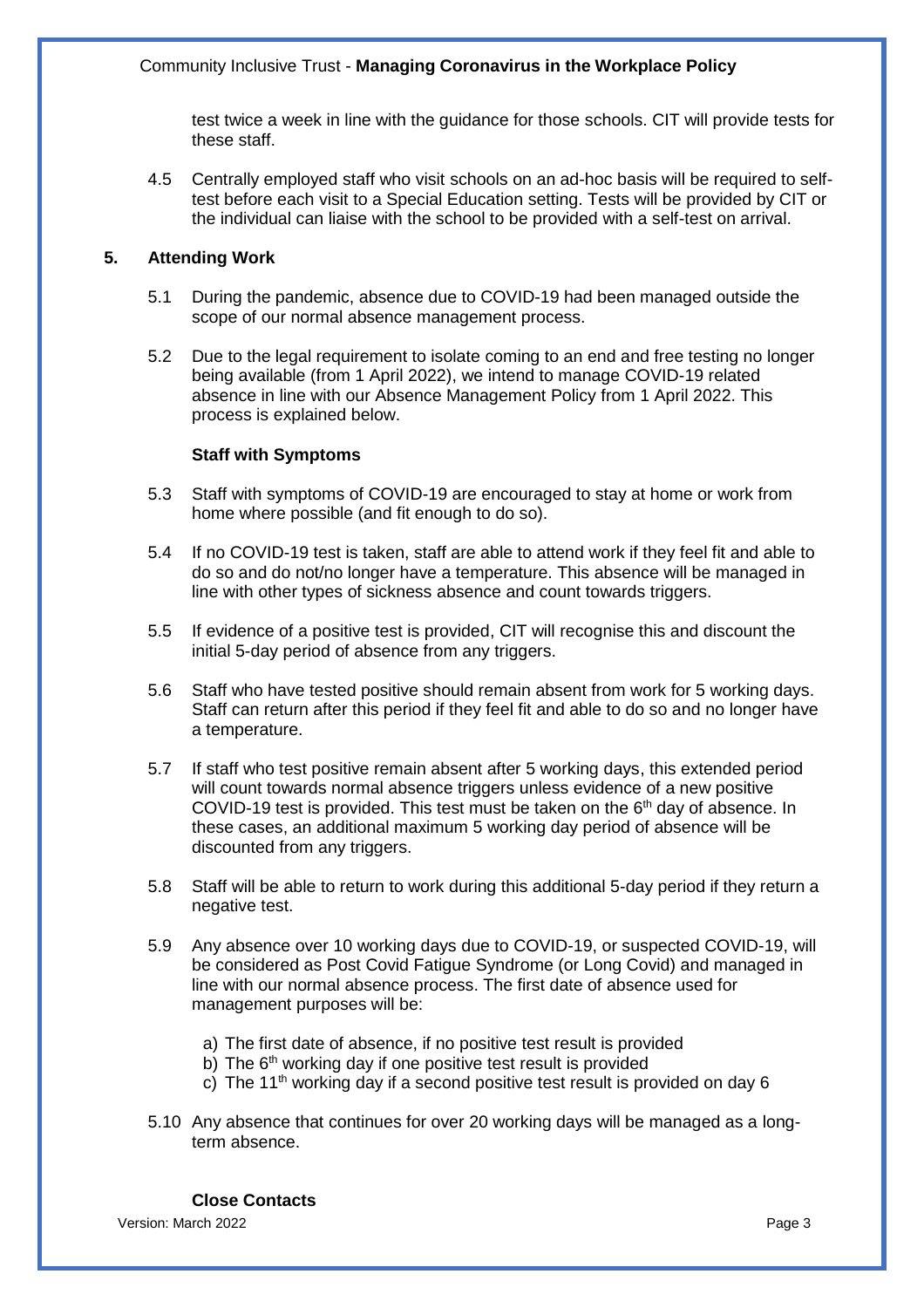- 5.11 There is no longer a requirement to isolate due to being a close contact or living with somebody who has tested positive.
- 5.12 If staff are absent due to caring for dependants, the provisions within the Annual Leave and Leave of Absence Policy will apply.

# **6. Pregnant Staff**

- 6.1 Pregnant staff will be expected to attend work as normal.
- 6.2 There is no requirement from 1 April 2022 to have a specific COVID-19 risk assessment for pregnant staff but our Maternity Risk Assessment has been expanded to incorporate infectious diseases.

## **7. Staff who are Medically Vulnerable**

- 7.1 This definition can include staff who were previously defined as clinically extremely vulnerable (CEV) or clinically vulnerable (CV) – or otherwise at higher risk from COVID-19, or who live with or care for such people.
- 7.2 The Government guidance for these staff to shield to protect themselves from the virus has now ended, however, these staff should continue to follow the Government guidance, where possible, to protect themselves [https://www.gov.uk/government/publications/covid-19-guidance-for-people-whose](https://www.gov.uk/government/publications/covid-19-guidance-for-people-whose-immune-system-means-they-are-at-higher-risk/covid-19-guidance-for-people-whose-immune-system-means-they-are-at-higher-risk)[immune-system-means-they-are-at-higher-risk/covid-19-guidance-for-people-whose](https://www.gov.uk/government/publications/covid-19-guidance-for-people-whose-immune-system-means-they-are-at-higher-risk/covid-19-guidance-for-people-whose-immune-system-means-they-are-at-higher-risk)[immune-system-means-they-are-at-higher-risk](https://www.gov.uk/government/publications/covid-19-guidance-for-people-whose-immune-system-means-they-are-at-higher-risk/covid-19-guidance-for-people-whose-immune-system-means-they-are-at-higher-risk)**.**
- 7.3 Any staff who feel vulnerable or at risk should speak to their Headteacher (line manager for Central staff) to discuss an individual risk assessment.

## **8. Staff Wellbeing**

- 8.1 CIT is committed to protecting the health, safety and welfare of all employees. Preventing stress during these difficult times is a major factor in maintaining the wellbeing of all staff, which remains a key priority.
- 8.2 To assist you in maintaining your own wellbeing and that of your colleagues during the current climate:
	- a) Be aware of the early signs of stress or mental health issues in yourself and your colleagues
	- b) Support co-workers if they become stressed, which may include practical assistance or emotional reassurance
	- c) Promote a positive, supportive atmosphere throughout the setting
	- d) Be open to discussing stress
	- e) Report honestly about your wellbeing and any incidents of stress that COVID-19 may cause you
	- f) Where possible, ask for help when you feel stressed
- 8.3 CIT is very much aware of the stress and anxiety that may be caused during the current climate and we are committed to focusing on supporting all employees at this difficult time.
- 8.4 If you are experiencing anxiety/stress-related issues, please contact your line manager who will be happy to support and signpost you to the appropriate

Version: March 2022 **Page 4**